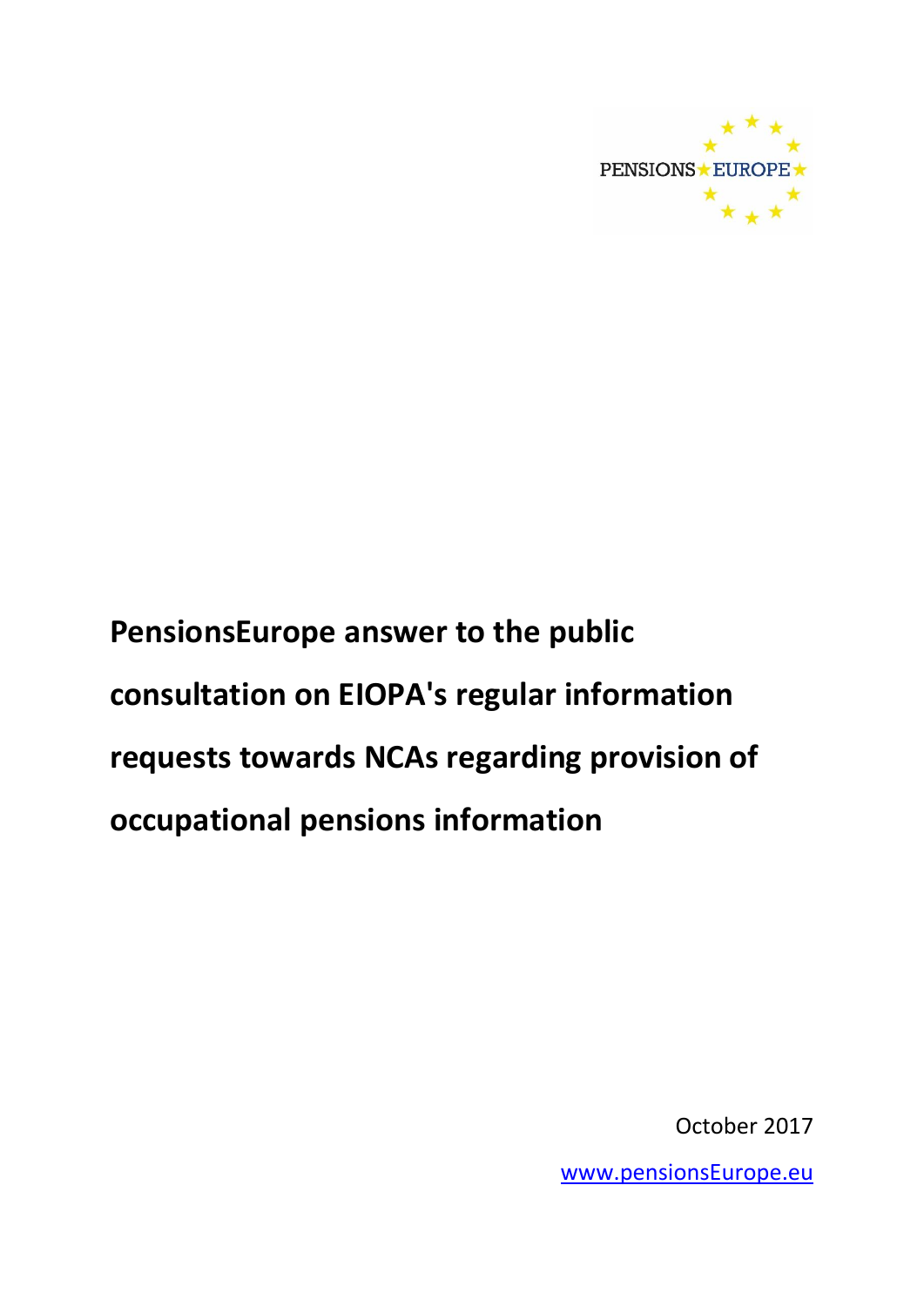# **About PensionsEurope**

**PensionsEurope** represents national associations of pension funds and similar institutions for workplace pensions. Some members operate purely individual pension schemes. PensionsEurope Members are large institutional investors representing the **buy-side** on the financial markets.

PensionsEurope has **24 member associations** in 19 EU Member States and 3 other European countries with significant – in size and relevance – workplace pension systems<sup>1</sup>.

PensionsEurope member organisations cover different types of workplace pensions for over **110 million people.** Through its Member Associations PensionsEurope represents more than **€ 4 trillion of assets** managed for future pension payments. In addition, many members of PensionsEurope also cover personal pensions, which are connected with an employment relation.

PensionsEurope also has **25 Corporate and Supporter Members** which are various service providers and stakeholders that work with IORPs.

PensionsEurope has established a **Central & Eastern European Countries Forum (CEEC Forum)** to discuss issues common to pension systems in that region.

PensionsEurope has established a **Multinational Advisory Group (MAG)** which delivers advice on pension issues to PensionsEurope. It provides a collective voice and information sharing for the expertise and opinions of multinationals.

# **What PensionsEurope stands for**

- A regulatory environment encouraging workplace pension membership;
- Ensure that more and more Europeans can benefit from an adequate income in retirement;
- Policies which will enable sufficient contributions and good returns;

#### **Workplace pensions offer**

- Economies of scale in governance, administration and asset management;
- Risk pooling and often intergenerational risk-sharing;
- Often "not-for-profit" and some/all of the costs are borne by the employer;
- Members of workplace pension schemes often benefit from a contribution paid by the employer;
- Wide-scale coverage due to mandatory participation, sector-wide participation based on collective agreements and soft-compulsion elements such as auto-enrolment;
- Good governance and alignment of interest due to participation of the main stakeholders.

#### *Contact:*

**.** 

*PensionsEurope, Koningsstraat 97, rue Royale – 1000 Brussels, Belgium Tel: +32 (0)2 289 14 14 – Fax: +32 (0) 289 14 15*

<sup>1</sup> EU Member States: Austria, Belgium, Bulgaria, Croatia, Estonia, Finland, France, Germany, Hungary, Ireland, Italy, Lithuania, Luxembourg, Netherlands, Portugal, Romania, Spain, Sweden, UK. Non-EU Member States: Iceland, Norway, Switzerland.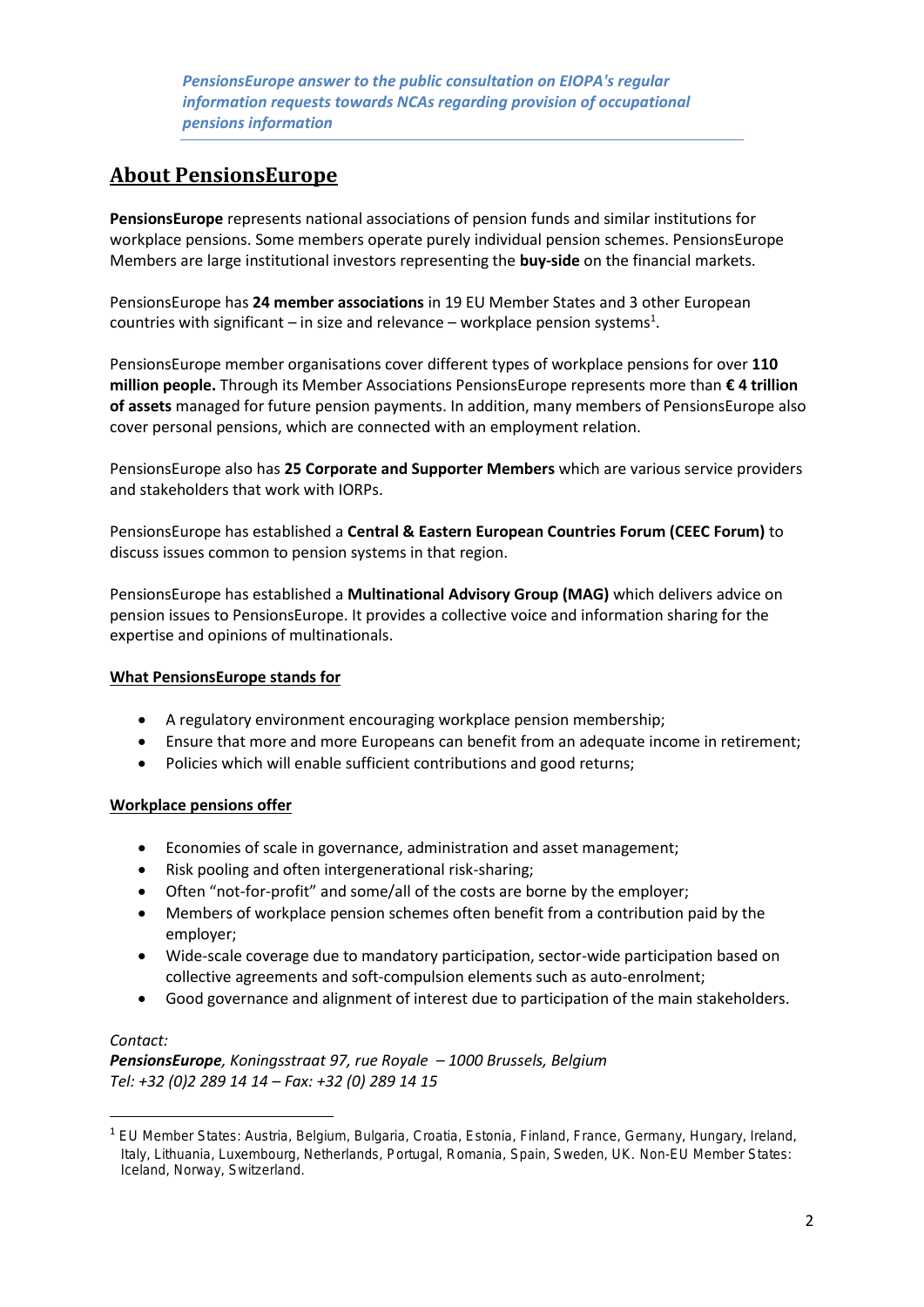#### **1. General comments**

**PensionsEurope welcomes that the ECB, EIOPA, Eurostat, and OECD try to align their reporting standards for pension funds. We encourage them to align all the reporting standards together with the national competent authorities (NCAs) as much as possible. We support the principle to leave a lot of flexibility to the Member States in the process of data collection and distribution. A starting point should remain the so-called 'one-stop-shop'-concept, and considering the amount of information already available, the NCAs should play a central role therein.** The burden the data requirements set on IORPs can be minimized by assessing the information that the NCAs already have.

**PensionsEurope also shares the aim of EIOPA and the ECB to have better, comparable and relevant information regarding occupational pensions in Europe with respect to macro prudential risks<sup>2</sup> and the assessment of market developments<sup>3</sup> to comply with those two goals of EIOPA within its scope of competences. For fulfilling these tasks, we suggest that the NCAs will be required to use the technical formats and data which IORPs will have to deliver according to the [draft ECB regulation on](https://www.ecb.europa.eu/stats/ecb_statistics/governance_and_quality_framework/consultations/html/pension_funds.en.html)  [statistical reporting requirements for pension funds](https://www.ecb.europa.eu/stats/ecb_statistics/governance_and_quality_framework/consultations/html/pension_funds.en.html)<sup>4</sup> .** 

**We agree with EIOPA that the NCAs should provide it with aggregated IORP information at the Member State level. However, we disagree that IORPs should be required to report data according to the templates suggested by EIOPA and get - in addition to the current national reporting requirements and the upcoming ECB reporting requirements - a new reporting requirement with a new format. Furthermore, in some countries pension funds already have two different statistical reporting requirements to NCAs: one for statistical purposes, and the other one for supervisory purposes. As the envisaged reporting requirements by the ECB and EIOPA are very different from the current national requirements, the new requirements would lead to additional reporting requirements and information flows for pension funds. Therefore, we would prefer to have the same definitions and classifications nationally and at the EU level.**

We would like to stress that statistical reporting and collecting information always contain costs for pension funds, so it should be very carefully considered which information is really relevant and needed, and how often they should be reported. Any extra costs will be finally paid by the sponsor and/or Members and Beneficiaries. It should be kept in mind that contributions to occupational pensions in some EU Member States are voluntary for employers. Increasing regulation and other requirements make occupational pensions more expensive, making it less likely that pension schemes are being set up and contributions paid.

**We support EIOPA in complying with its two duties as set out in Articles 18 and 32 of the EIOPA Regulation of macro prudential supervision and the assessment of market developments** (as

**.** 

<sup>&</sup>lt;sup>2</sup> Stability of the financial system or markets (Article 18 of EIOPA Regulation)

<sup>&</sup>lt;sup>3</sup> Article 32 of the EIOPA Regulation

<sup>&</sup>lt;sup>4</sup> See PensionsEurope answer to the public consultation on the draft ECB regulation on statistical reporting [requirements for pension funds.](https://www.pensionseurope.eu/pensionseurope-answer-public-consultation-draft-ecb-regulation-statistical-reporting-requirements)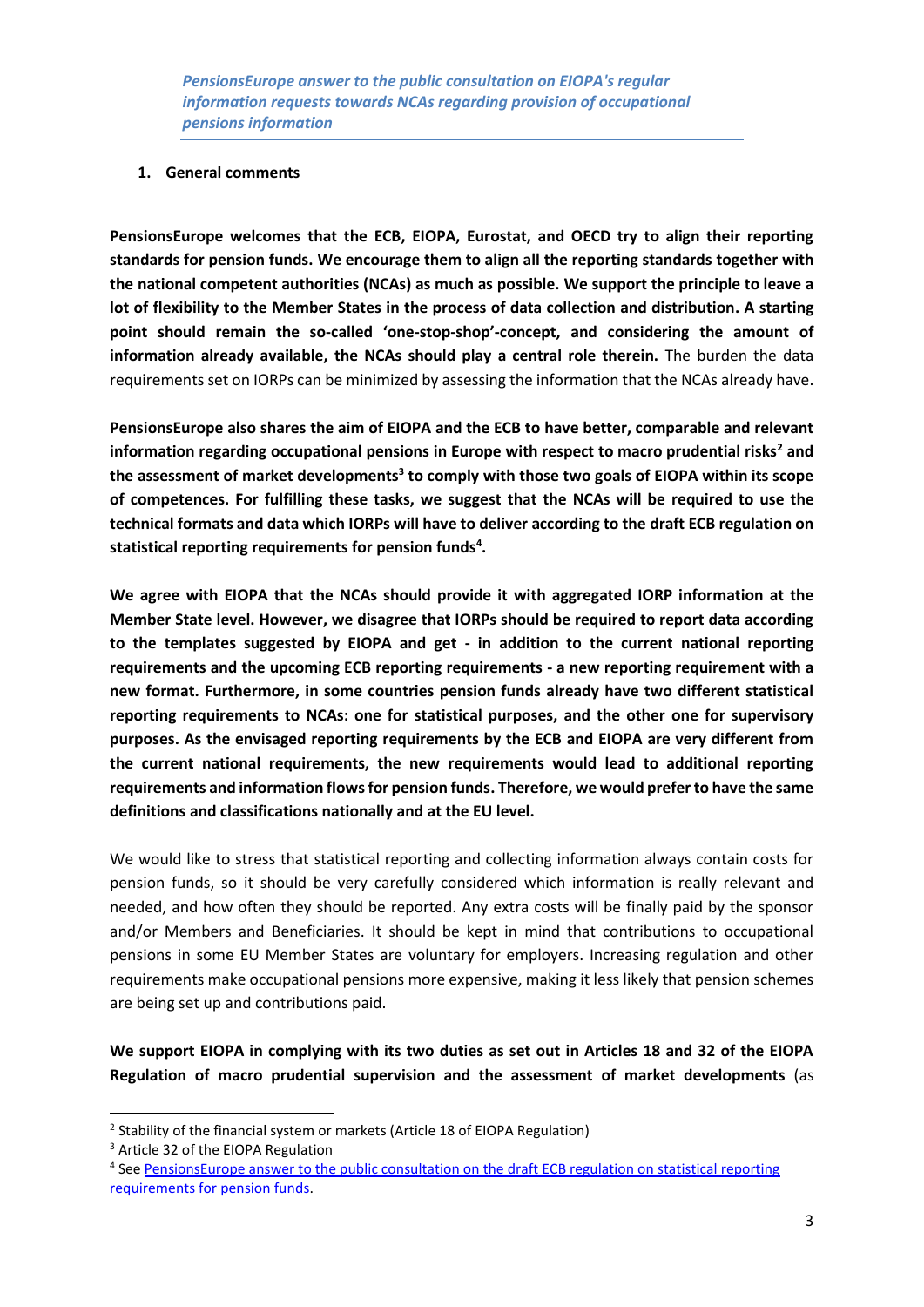mentioned by EIOPA in the problem definition of the impact assessment<sup>5</sup>). The NCAs should provide **the same data as the ECB is collecting with respect to financial stability aspects** (see the Recital 2 of the draft ECB regulation). **Streamlining the required reports would adequately reduce the increase of financial and administrative burden for IORPs while delivering both EIOPA and the ECB the relevant data.**

**2. The IORP II Directive does not stipulate the introduction of Pillar 3 Solvency II like requirements**

**We question EIOPA's legal basis to require the proposed reporting from the NCAs and IORPs**. The Article 35 of the EIOPA Regulation (Collection of Information) does not stand on its own, as the IORP II Directive is the basis for prudential regulation of IORPs. The European Parliament and the Member States have been clear that the IORP II Directive is a minimum harmonisation Directive. Second pillar pension provision through IORPs is a matter pre-dominantly of social and labour law and consequently fall under Member States' competence (and not the EU competence). Moreover, **the IORP II Directive does not stipulate the introduction of Pillar 3 Solvency II like requirements and EIOPA should refrain from moving to this direction.**

The Solvency II Directive, the outcome of the EU's ordinary legislative procedure, requires insurance companies to report this kind of data. We question EIOPA's intention to apply similar requirements for IORPs, as the IORP II Directive does not stipulate anything in this regard. It seems to us that only the European Commission's proposal for the review of the European system of financial supervision could create the legal basis to require the NCAs to report the data proposed by EIOPA: *"The Authority may also request information to be provided at recurring intervals and in specified formats or by way of comparable templates approved by the Authority. Such requests shall, where possible, be made using common reporting formats."* (Amending Art. 35 (2) of the EIOPA Regulation).<sup>6</sup> However, even if this change was adopted, the level of harmonisation for IORPs would still be determined by the IORP II Directive.

Under the Solvency II Directive, the reporting requirements include rating on bonds in which insurers invest. As rating agencies consider that their ratings are proprietary information, they request additional fees. We would like to stress that pension funds should not be required to pay high fees to

<sup>&</sup>lt;sup>5</sup> See the page 46 (Annex III) of the EIOPA consultation paper.

<sup>&</sup>lt;sup>6</sup> Art. 2 (22) Proposal for a Regulation of the European Parliament and of the Council Amending Regulation (EU) No 1093/2010 establishing a European Supervisory Authority (European Banking Authority); Regulation (EU) No 1094/2010 establishing a European Supervisory Authority (European Insurance and Occupational Pensions Authority); Regulation (EU) No 1095/2010 establishing a European Supervisory Authority (European Securities and Markets Authority); Regulation (EU) No 345/2013 on European venture capital funds; Regulation (EU) No 346/2013 on European social entrepreneurship funds; Regulation (EU) No 600/2014 on markets in financial instruments; Regulation (EU) 2015/760 on European long-term investment funds; Regulation (EU) 2016/1011 on indices used as benchmarks in financial instruments and financial contracts or to measure the performance of investment funds; and Regulation (EU) 2017/1129 on the prospectus to be published when securities are offered to the public or admitted to trading on a regulated market.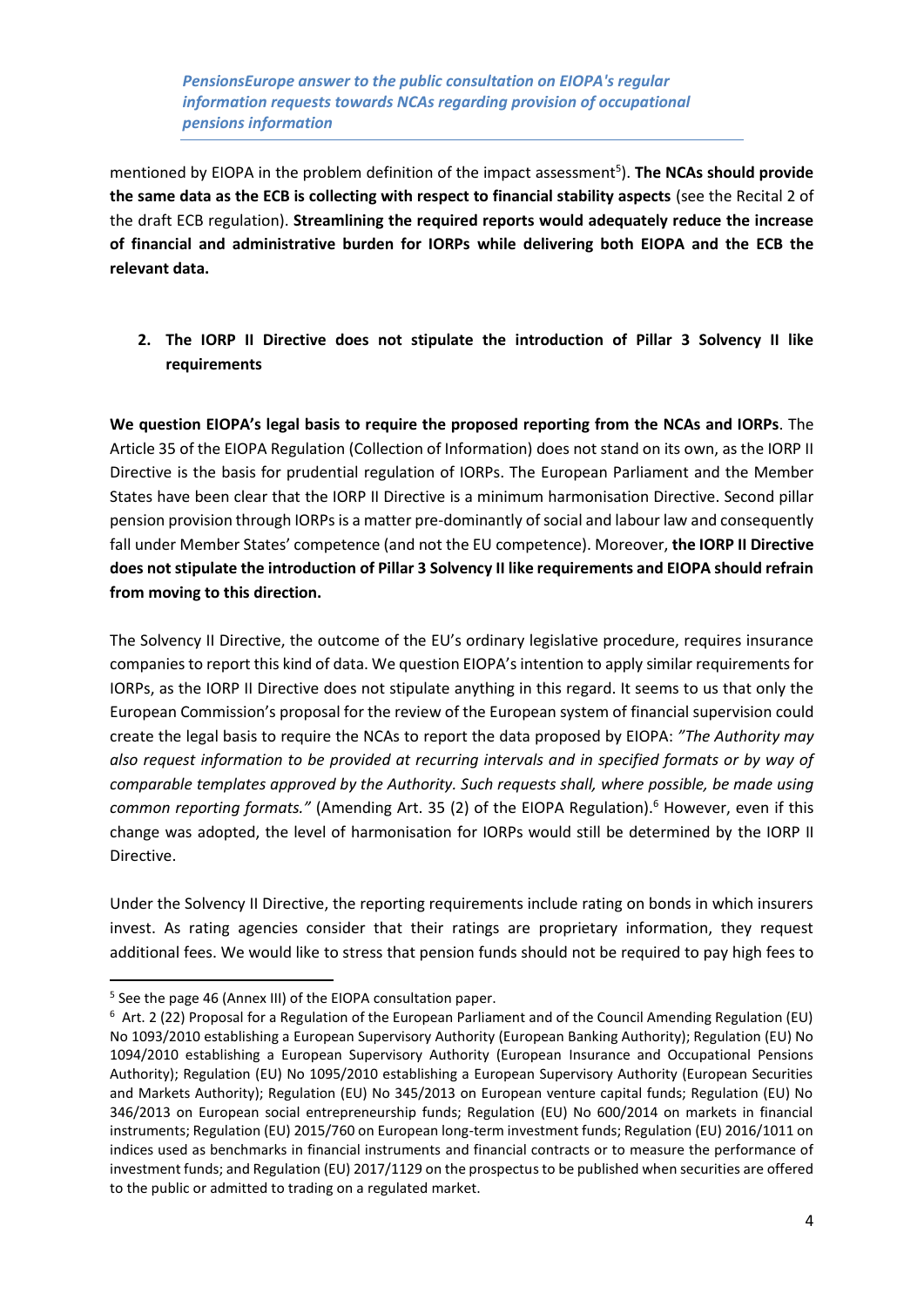third parties in order to be able to provide the required information to the ECB and EIOPA. The ECB should also take the full advantage of its current statistical reporting requirements on other nonmonetary financial corporations, so that pension funds should not have to provide the same data to the ECB that it already has from other sources.

#### **3. NCAs should not be required to report individual data of the largest IORPs to EIOPA**

**We disagree that the NCAs should be also required to report individually the contents of all reporting templates of the largest IORPs, as it is not the role of EIOPA to supervise individual IORPs. In our view, EIOPA can exercise its aim to monitor and assess market developments in the area of occupational pensions and to undertake economic analyses of markets, by receiving aggregated data from the NCAs.**

**Currently EIOPA does not have a legal basis to directly approach individual IORPs and EIOPA should not do it in an indirect way by asking the NCAs to pass all reporting templates of individual IORPs.** Neither Article 18 nor 32 EIOPA Regulation justify the demand for individual data. The only exemptions in the EIOPA Regulation are actions in emergency situations where a NCA does not comply with the EIOPA decision (the Article 18 (4)).

**We would like to stress and remind that the NCAs are responsible for the supervision of individual IORPs. This is appropriate and adequate because the NCAs are well placed to supervise IORPs within the context of national social and labour law.** The NCAs are far better placed to fulfil this task than EIOPA, and therefore, we stress that the NCAs should not be required to report individual data of the largest IORPs to EIOPA. So far, we have not heard sound arguments supporting EIOPA's request for data. IORPs would need to increase their resources to carry out this task, and the cost of this increased resource would fall on members and consequently would worsen their retirement outcomes. We consider that EIOPA needs to make a robust case as to the benefit to members of imposing such a requirement. This should include a detailed account of what action EIOPA would propose to take in the event that the data provided raises concerns. We are unclear what those concerns might be, but we presume that EIOPA has already considered this in detail and will, therefore, be able to publish this information before the end of 2017 – together with the full account of the actions it will take in the event of those concerns being realised.

# **4. Templates should not lead to high burden and costs for IORPs**

**As regards the templates, we would prefer a basic (data) request as to determine the level of details, so that every data item is requested for only once.** Afterwards, the data will be summed up, and the validation should take place on an aggregated level (i.e. total assets, etc.) within the different states and with the balance sheet, in our view. **We support using the same classifications and definitions for all types of pension funds' reporting requirements. However, the content of the reporting**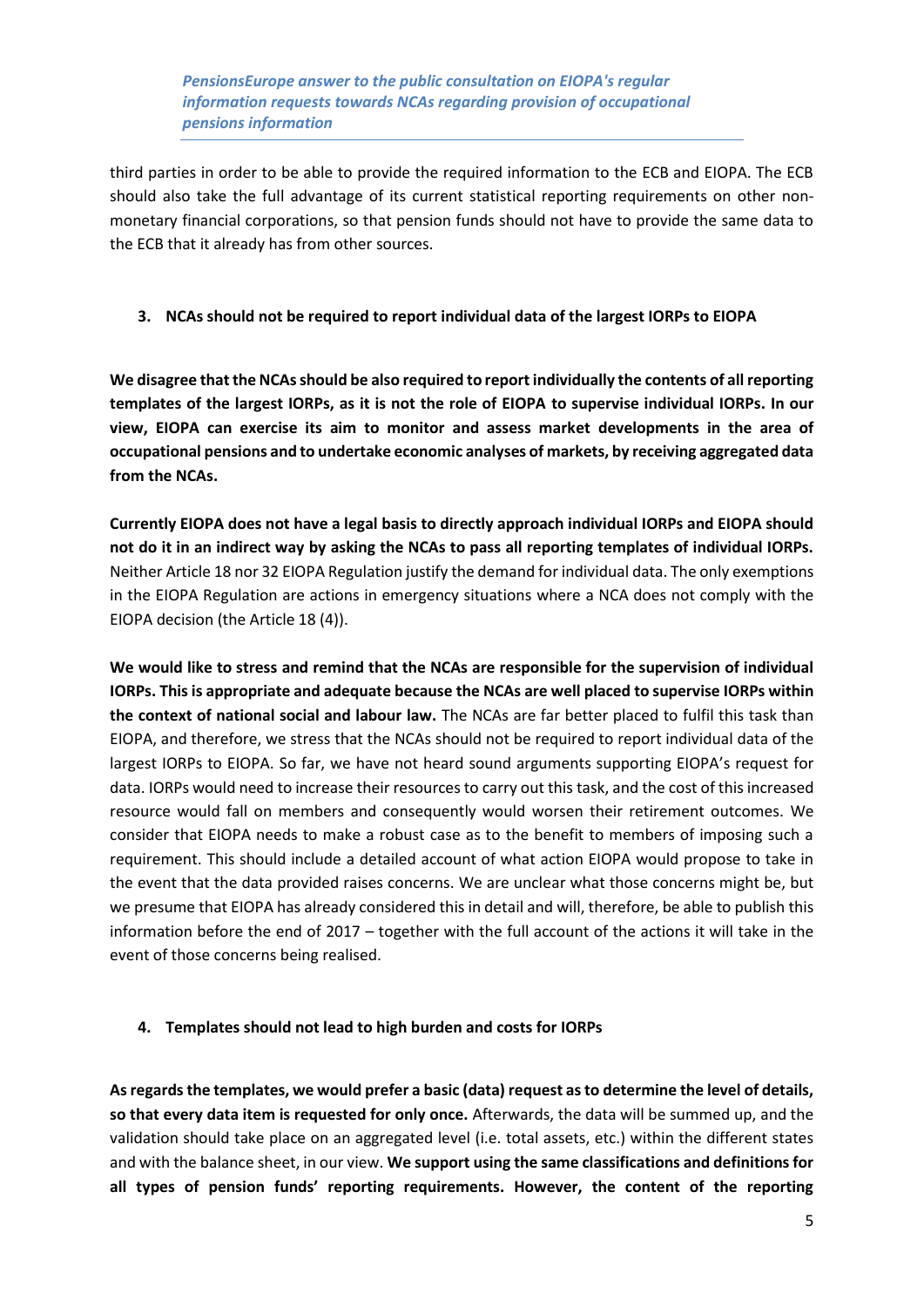**requirements as now proposed by EIOPA, differs from the reporting requirements as proposed by the ECB. For instance, there is a difference between the breakdown of equity in the proposed ECB regulation (listed shares, unlisted shares, and other equity) and the EIOPA requirements (listed shares and unlisted shares). Also, under the proposed ECB regulation, derivatives should be separated in a debit and credit amount; in the EIOPA report these should be netted as a debit-item.**

**We would like to stress that with respect to the possible XBRL format of the templates we see a big (financial) burden for IORPs.** This technical standard is not required by the IORP II Directive or current national regulatory reporting requirements, and it would be thus only a big "side effect" or "accessory part" of EIOPA's reporting request. We strongly suggest not requiring IORPs to deliver data according to the XBRL format to the NCAs. Also under the Solvency II regime, [XBRL](https://eiopa.europa.eu/Pages/Supervision/Insurance/Reporting-formats.aspx) is only "the mandatory technical format to be used for reporting from NCAs to EIOPA (so-called 'second level reporting')" but not the mandatory format from IORPs to the NCAs as stated by EIOPA<sup>7</sup>. According to EIOPA only a number of countries also request Solvency II submissions in XBRL from insurance companies to the relevant NCAs ('first level reporting'). If this is the case within the fully harmonized regulatory regime of Solvency II the principle of not requiring institutions to deliver XBRL format to the NCAs must be even more the case for IORPs. Thus, current national standards for data delivery of IORPs should be sufficient and in case – if at all - the NCAs should be in charge to transform the data to the format required by EIOPA.

**In any case, we would like to propose much longer implementation period to allow IORPs and their service providers to prepare for the XBRL format of the templates.** In those countries (such as Germany) where insurance companies have to deliver the data in the XBRL format to the NCA, the insurance sector has been given much more time to prepare to the XBRL standard (that was only required by the fully harmonized regulatory regime of Solvency II). Moreover, in case of requiring XBRL directly from IORPs it would at least be appropriate to provide without cost for an XBRL-editor similar to EIOPA's Solvency II reporting tool T4U for especially smaller IORPs. We suggest this although we know that the tool T4U will not be supported anymore because of budget restrictions according to EIOPA from the second half of 2017 and for the 2.2.0 and all following taxonomies of Solvency II reporting. As the T4U was oriented toward small and medium sized insurance companies to create, edit, correct, complete and validate XBRL documents, we would see an even stronger case for assisting IORPs in coping with XBRL.

#### **5. Swedish pension foundations should be excluded from the reporting requirements**

Under the Swedish legislation, larger pension foundations have been defined as IORPs since the IORP Directive was implemented in Sweden in 2006, regardless of the fact that they are prohibited to carry any pension liabilities towards the employees/beneficiaries. As a consequence, only a few of the provisions of the Directive have been considered applicable to pension foundations, for example the

<sup>&</sup>lt;sup>7</sup> See more on [EIOPA's websites](https://eiopa.europa.eu/regulation-supervision/insurance/tool-for-undertakings).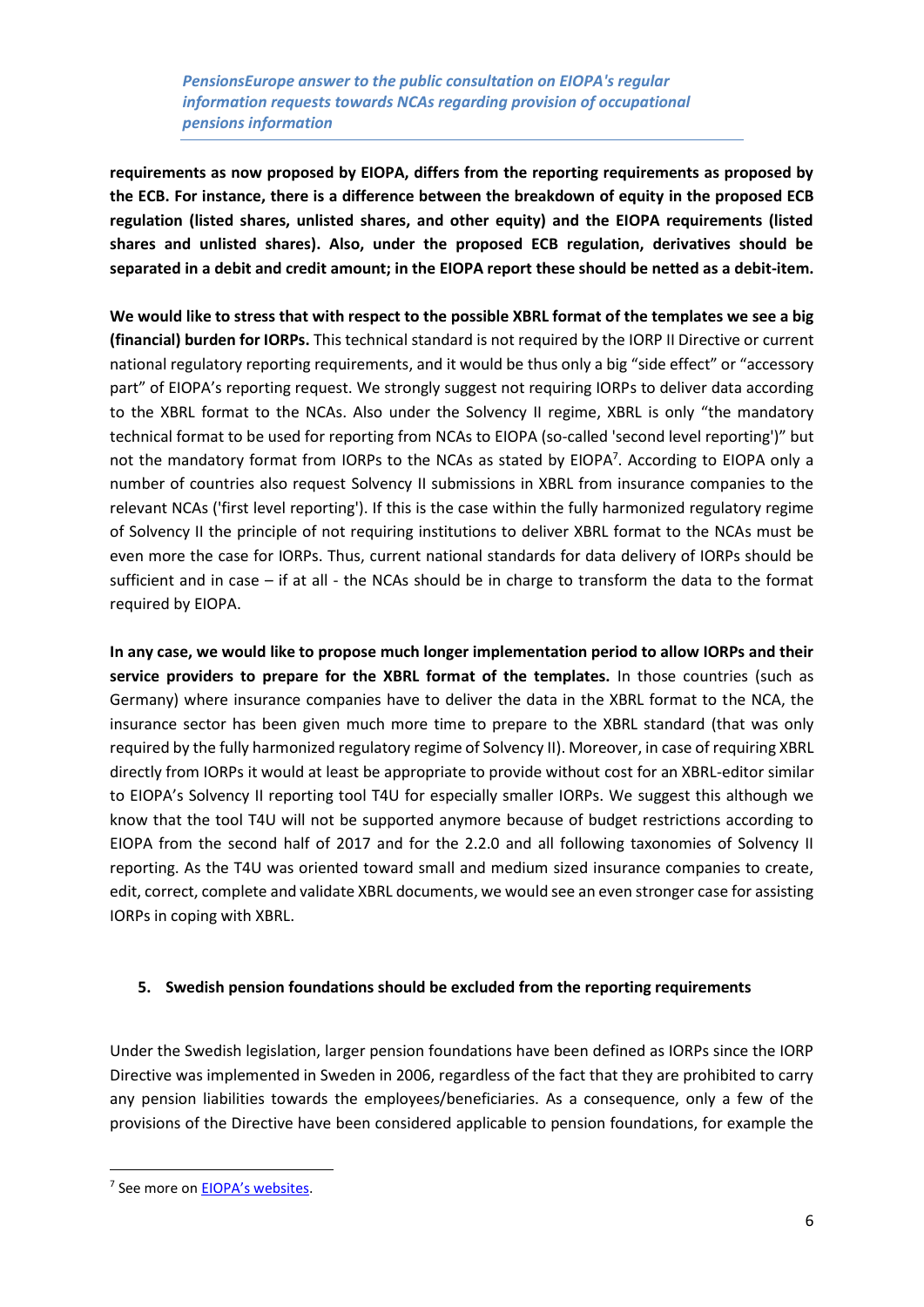"prudent person rule" and the "fit and proper" criteria for board members. The quantitative requirements of the IORP Directive are not applicable to pension foundations. The reason for this is that the pension foundations do not provide occupational pension benefits. The assets of the pension foundation simply serve as collateral for the employer's obligations towards its employees. Accordingly, the employer is responsible for the calculation of the pension obligation and for the payment of the pension. In the financial reporting of the employer the market value of the assets of the pension foundation is set off against the liabilities of the employer and the net is brought over to the balance sheet.

The legal structure of the Swedish pension foundations is very similar to the German Unterstüzungskassen which are excluded from the scope of the IORP Directive. A major part of the requested information, such as changes in technical provisions, is not at all applicable to Swedish pension foundations. Accordingly, they do not report any financial information to the Swedish Financial Supervisory Authority and they should also be exempted from the now proposed reporting requirements.

#### **6. Answers to EIOPA's questions and other specific comments**

# **Q1: Do you agree that the data availability and reporting processes for occupational pensions need to be improved?**

PensionsEurope welcomes that the ECB, EIOPA, Eurostat, and OECD try to align their reporting standards for pension funds. We encourage them to align all the reporting standards together with the national competent authorities (NCAs) as much as possible. We support the principle to leave a lot of flexibility to the Member States in the process of data collection and distribution. A starting point should remain the so-called 'one-stop-shop'-concept, and considering the amount of information already available, the NCAs should play a central role therein. The burden the data requirements set on IORPs can be minimized by assessing the information that the NCAs already have.

PensionsEurope also shares the aim of EIOPA and the ECB to have better, comparable and relevant information regarding occupational pensions in Europe with respect to macro prudential risks $<sup>8</sup>$  and the</sup> assessment of market developments<sup>9</sup> to comply with those two goals of EIOPA within its scope of competences. For fulfilling these tasks, we suggest that the NCAs will be required to use the technical formats and data which IORPs will have to deliver according to the [draft ECB regulation on statistical](https://www.ecb.europa.eu/stats/ecb_statistics/governance_and_quality_framework/consultations/html/pension_funds.en.html)  [reporting requirements for pension funds](https://www.ecb.europa.eu/stats/ecb_statistics/governance_and_quality_framework/consultations/html/pension_funds.en.html)<sup>10</sup>.

**.** 

<sup>8</sup> Stability of the financial system or markets (Article 18 of EIOPA Regulation)

<sup>9</sup> Article 32 of EIOPA Regulation

<sup>&</sup>lt;sup>10</sup> See PensionsEurope answer to the public consultation on the draft ECB regulation on statistical reporting requirements [for pension funds.](https://www.pensionseurope.eu/pensionseurope-answer-public-consultation-draft-ecb-regulation-statistical-reporting-requirements)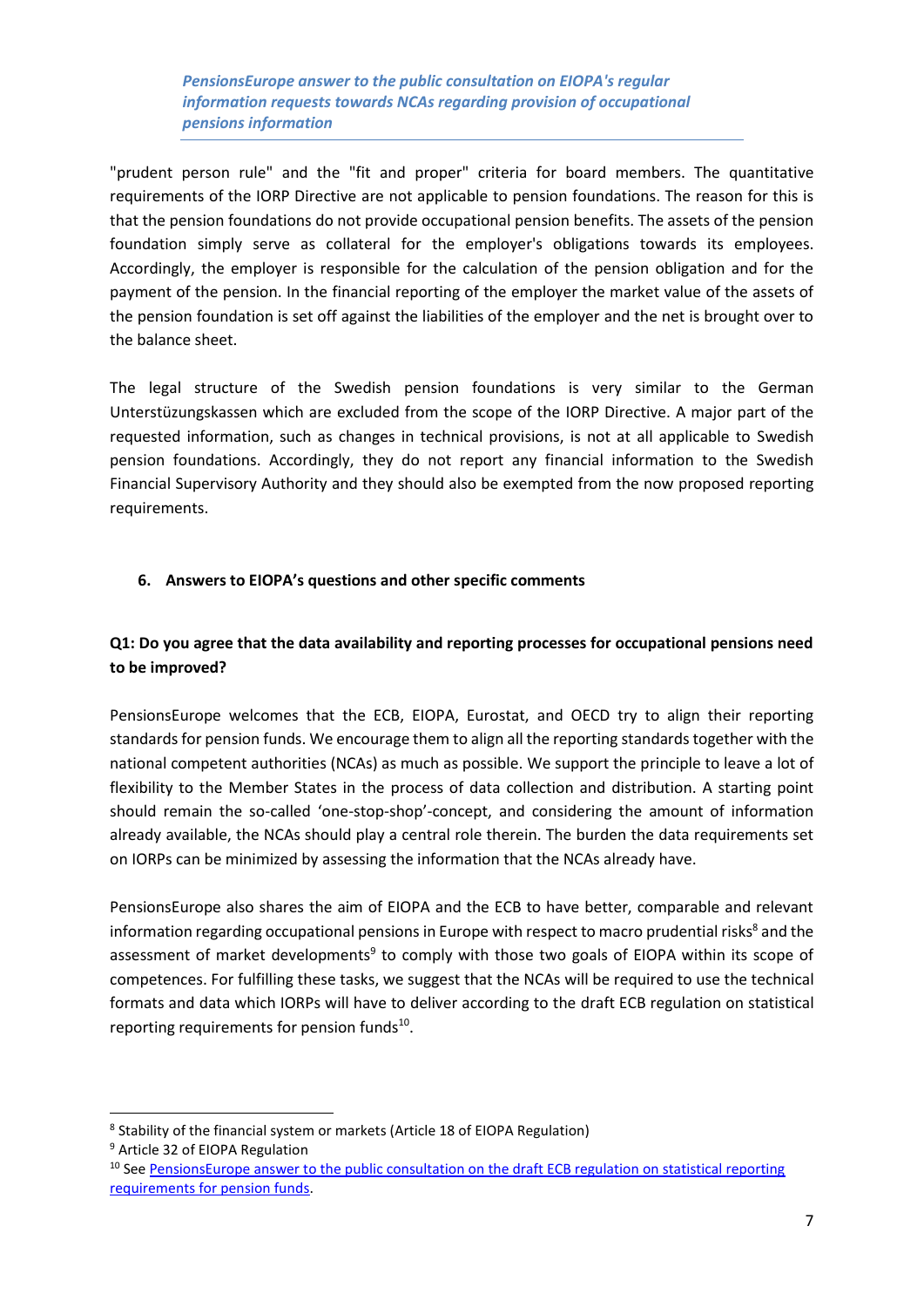We agree with EIOPA that the NCAs should provide it with aggregated IORP information at the Member State level. However, we disagree that IORPs should be required to report data according to the templates suggested by EIOPA and get - in addition to the current national reporting requirements and the upcoming ECB reporting requirements - a new reporting requirement with a new format. Furthermore, in some countries pension funds already have two different statistical reporting requirements to NCAs: one for statistical purposes, and the other one for supervisory purposes. As the envisaged reporting requirements by the ECB and EIOPA are very different from the current national requirements, the new requirements would lead to additional reporting requirements and information flows for pension funds. Therefore, we would prefer to have the same definitions and classifications nationally and at the EU level.

We would like to stress that statistical reporting and collecting information always contain costs for pension funds, so it should be very carefully considered which information is really relevant and needed, and how often they should be reported. Any extra costs will be finally paid by the sponsor and/or Members and Beneficiaries. It should be kept in mind that contributions to occupational pensions in some EU Member States are voluntary for employers. Increasing regulation and other requirements make occupational pensions more expensive, making it less likely that pension schemes are being set up and contributions paid.

We support EIOPA in complying with its two duties as set out in Articles 18 and 32 of the EIOPA Regulation of macro prudential supervision and the assessment of market developments (as mentioned by EIOPA in the problem definition of the impact assessment<sup>11</sup>). The NCAs should provide the same data as the ECB is collecting with respect to financial stability aspects (see the Recital 2 of the draft ECB regulation). Streamlining the required reports would adequately reduce the increase of financial and administrative burden for IORPs while delivering both EIOPA and the ECB the relevant data.

We wonder how will EIOPA deal with the new privacy regulation (i.e. AVG), more in particular with detailed and sensitive information, for example on mortgages.

We would strongly advocate for the quarterly reporting requirements to align the threshold of IORPs to be obliged to report quarterly with the threshold set by ECB (i.e. 85% of market assets). Having all pension funds require to report on a quarterly basis will have a high cost impact on these funds in relation to their underlying assets.

# **Q2: Do you agree that EIOPA is proposing to request information relevant and necessary to fulfil its tasks?**

No (see also our answer to the question 1).

<sup>&</sup>lt;sup>11</sup> See the page 46 (Annex III) of the EIOPA consultation paper.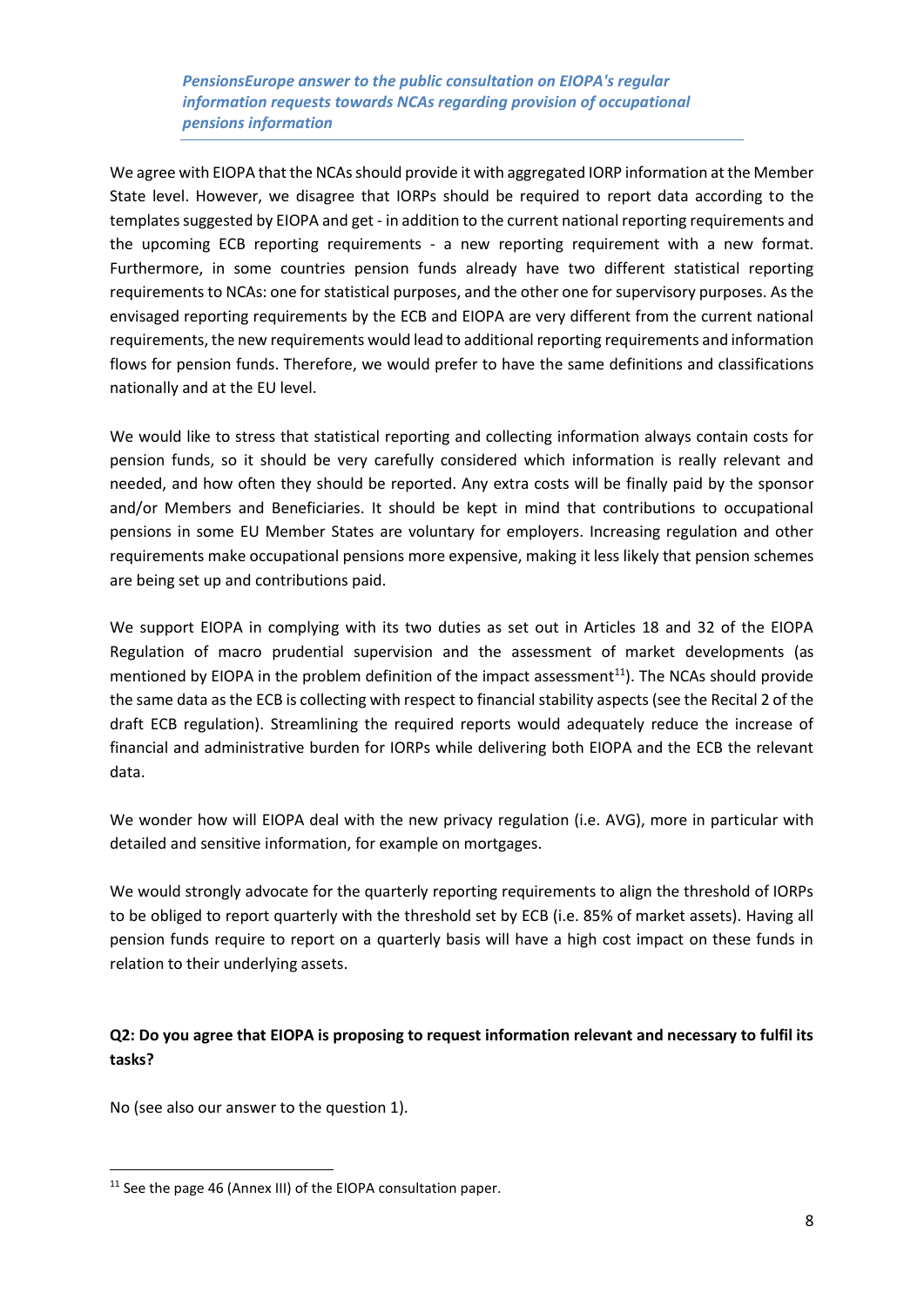In the insurance sector the adherence to a proper European legislative process, culminating in the Solvency II Directive, was generally deemed necessary to require insurers to report this kind of data. As a consequence, it cannot be deemed appropriate or acceptable if an initiative proposed solely by EIOPA leads to similar requirements for the pensions sector. We find that EIOPA's proposal is also against the better regulation agenda of the EU Commission.

We would like to note that certain items are currently not in IORPs' systems, and it would be costly to incorporate this information in their systems. For example:

- Country of custodian: many IORPs have only information on the 'top' custodian. We propose to change this requirement to reporting the country of the top custodian, only.

- LEI: many IORPs use ISINs and their own identifier for alternative investments. We propose to use ISINs.

- NACE code: we prefer to have some flexibility in using certain codes.
- CIC: most of the pension funds do not have this code in their system.

Regarding an 'investment fund with a hedge funds strategy', many IORPs do not have the information on underlying assets in their systems. We suggest to ask no look through for an investment fund with a hedge fund strategy, but report those funds as a separate category 'hedge fund' instead of investment funds.

#### **Q3: Would you propose other information to be covered by EIOPA's regular data requests?**

In order to minimize the reporting burden for pension funds we suggest reporting one integrated set of information to NCA, which then includes the specific information required for EIOPA as well. This seems in fact the only way to accomplish full alignment of information streams. IORP data gained by the upcoming ECB regulation and aggregated IORP data available on the national level should be used. In particular, the proposed date for the first reporting (i.a. national implementation of IORP II Directive and EBC reporting requirements) and the timeliness for reporting of liabilities seem to be unrealistic. The deadline for reporting of end-of-year figures should at least be 30 April of the following year, that is 16/17 weeks after year end. The availability of valid data has to be taken into account for the definition of deadlines.

**Q4: In particular, is further information than provided in the list of assets necessary to adequately reflect the effectiveness of the risk management with derivatives? Does the pertaining use of international codes, like LEI or ISIN, allow for reducing the necessary information to be reported in the list of assets?**

In our view, no further information is needed, in combination with the requested information by the NCAs. We agree that the ISIN is very useful and propose to use this identifier. The LEI is not used and therefore very costly to implement and to maintain. Furthermore, could you please indicate if there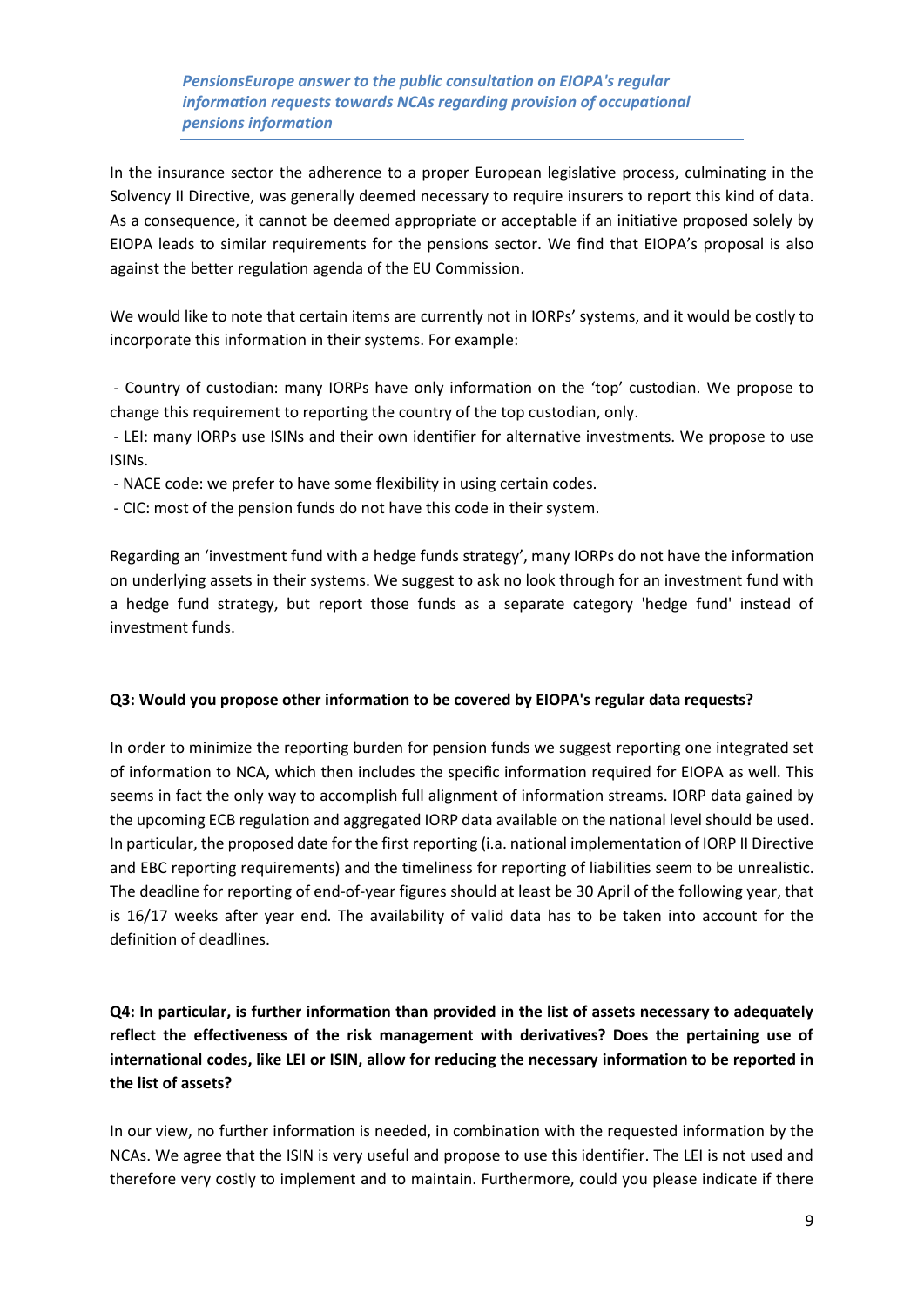are compulsory and non-compulsory fields within the EIOPA templates? Within this respect, could you please clarify this in your explanation?

In general, the list of information on assets is too extensive. Instead for requesting all this information from the IORPs, EIOPA should use the Centralized Securities Database to obtain the requested information. This would be a major cost saving for IORPs and be in line with the reporting request from the ECB.

# **Q5: Do you agree with the proposed thresholds and limitations in scope of the data requests? Should the requested set of individual IORP data be reduced or broadened to enable relevant analyses at EU/EEA level?**

We disagree that the NCAs should be also required to report individually the contents of all reporting templates of the largest IORPs, as it is not the role of EIOPA to supervise individual IORPs. In our view, EIOPA can exercise its aim to monitor and assess market developments in the area of occupational pensions and to undertake economic analyses of markets, by receiving aggregated data from the NCAs.

Currently EIOPA does not have a legal basis to directly approach individual IORPs and EIOPA should not do it in an indirect way by asking the NCAs to pass all reporting templates of individual IORPs. Neither Article 18 nor 32 EIOPA Regulation justify the demand for individual data. The only exemptions in the EIOPA Regulation are actions in emergency situations where a NCA does not comply with the EIOPA decision (the Article 18 (4)).

We would like to stress and remind that the NCAs are responsible for the supervision of individual IORPs. This is appropriate and adequate because the NCAs are well placed to supervise IORPs within the context of national social and labour law. The NCAs are far better placed to fulfil this task than EIOPA, and therefore, we stress that the NCAs should not be required to report individual data of the largest IORPs to EIOPA. So far, we have not heard sound arguments supporting EIOPA's request for data. IORPs would need to increase their resources to carry out this task, and the cost of this increased resource would fall on members and consequently would worsen their retirement outcomes. We consider that EIOPA needs to make a robust case as to the benefit to members of imposing such a requirement. This should include a detailed account of what action EIOPA would propose to take in the event that the data provided raises concerns. We are unclear what those concerns might be, but we presume that EIOPA has already considered this in detail and will, therefore, be able to publish this information before the end of 2017 – together with the full account of the actions it will take in the event of those concerns being realised.

# **Q6: Do you agree with EIOPA's assessment of the options' impacts?**

For all options, IORPs have to adjust their IT-systems to make it possible to report effectively and in an efficient way. This would be very costly, which costs are ultimately to be borne by the pensioners.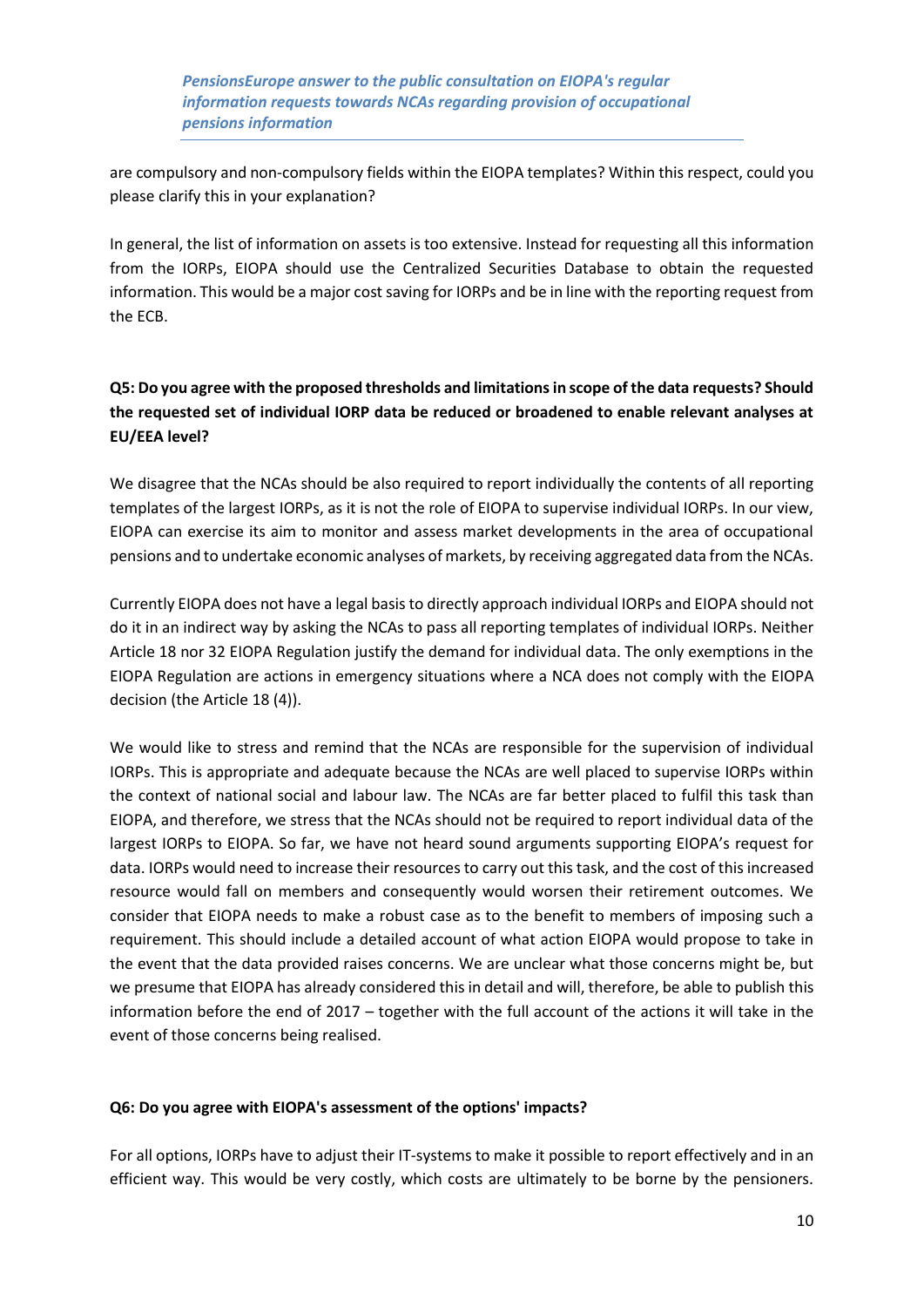Therefore, our strong preference would be to report only to the national supervisory authority and to have the national supervisory authority forward the information to EIOPA (and the ECB). We think the implementation of the requested look through of investment funds would be very expensive, because we do not have the requested information readily available. So we then would have to implement a procedure to get the information from the investment manager, in a structured way and on time. This is especially a problem for the hedge funds in general - and for private equity and real estate investment funds regarding country of issue. We do not think such efforts would weigh up to the purpose that such information would serve. Please see also our previous suggestion to add the category investment fund in hedge funds strategies (answer to Q2).

# **Q7: Do you welcome the envisaged opportunity to use XBRL for the reporting of pension data?**

We would like to stress that with respect to the possible XBRL format of the templates we see a big (financial) burden for IORPs. This technical standard is not required by the IORP II Directive or current national regulatory reporting requirements, and it would be thus only a big "side effect" or "accessory part" of EIOPA's reporting request. We strongly suggest not requiring IORPs to deliver data according to the XBRL format to the NCAs. Also under the Solvency II regime, [XBRL](https://eiopa.europa.eu/Pages/Supervision/Insurance/Reporting-formats.aspx) is only "the mandatory technical format to be used for reporting from NCAs to EIOPA (so-called 'second level reporting')" but not the mandatory format from IORPs to the NCAs as stated by EIOPA<sup>12</sup>. According to EIOPA only a number of countries also request Solvency II submissions in XBRL from insurance companies to the relevant NCAs ('first level reporting'). If this is the case within the fully harmonized regulatory regime of Solvency II the principle of not requiring institutions to deliver XBRL format to the NCAs must be even more the case for IORPs. Thus, current national standards for data delivery of IORPs should be sufficient and in case – if at all - the NCAs should be in charge to transform the data to the format required by EIOPA.

In any case, we would like to propose much longer implementation period to allow IORPs and their service providers to prepare for the XBRL format of the templates. In those countries (such as Germany) where insurance companies have to deliver the data in the XBRL format to the NCA, the insurance sector has been given much more time to prepare to the XBRL standard (that was only required by the fully harmonized regulatory regime of Solvency II). Moreover, in case of requiring XBRL directly from IORPs it would at least be appropriate to provide without cost for an XBRL-editor similar to EIOPA's Solvency II reporting tool T4U for especially smaller IORPs. We suggest this although we know that the tool T4U will not be supported anymore because of budget restrictions according to EIOPA from the second half of 2017 and for the 2.2.0 and all following taxonomies of Solvency II reporting. As the T4U was oriented toward small and medium sized insurance companies to create, edit, correct, complete and validate XBRL documents, we would see an even stronger case for assisting IORPs in coping with XBRL.

<sup>12</sup> See more on [EIOPA's websites](https://eiopa.europa.eu/regulation-supervision/insurance/tool-for-undertakings).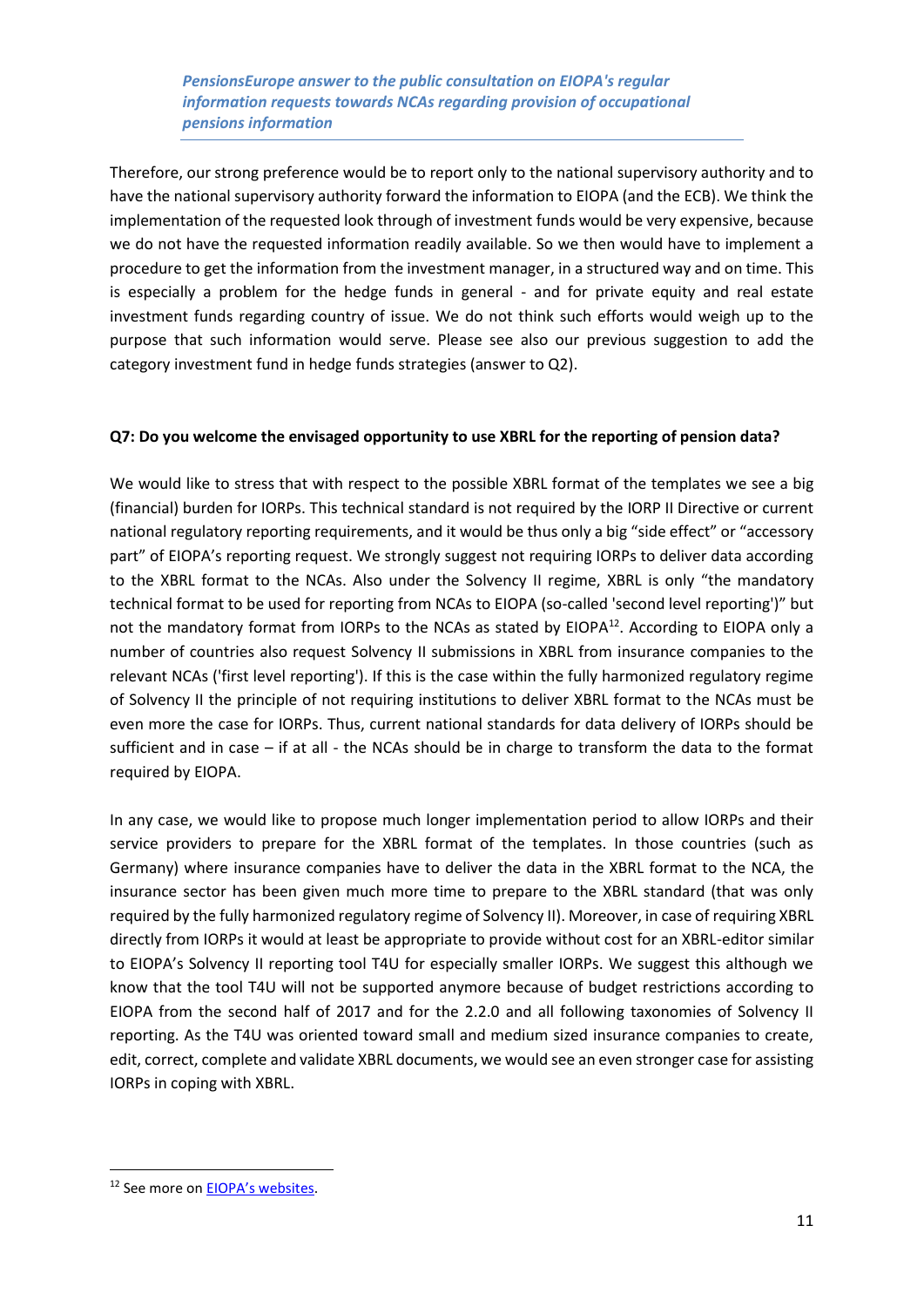#### **Section 1,6**

Although we support an alignment (in presentation and definition) between the EIOPA requirements and the ECB requirements, we would prefer a clear separation in terms of secrecy when reporting to both organizations.

#### **Section 1,7**

We support alignment of reporting deadlines of EIOPA with national deadlines of prudential reports. If EIOPA will apply different reporting deadlines than the ones as maintained by the national supervisory authorities, there will be differences in reported figures between reports, mainly caused by subsequent information on the valuation of illiquid investments. This will reduce the comparability of (supervisory) reports. To avoid these differences, we propose to align the EIOPA deadlines with the deadlines of national prudential reports.

#### **Section 1,9**

PensionsEurope supports an integrated reporting to the national supervisory authority which includes the specific information of EIOPA, instead of two separate reports to two separate organizations.

Furthermore, currently EIOPA does not have a legal basis to directly approach individual IORPs and EIOPA should not do it in an indirect way by asking the NCAs to pass all reporting templates of individual IORPs. The NCAs are responsible for the supervision of individual IORPs. This is appropriate and adequate because the national authorities are well placed to supervise the IORPs within the context of national social and labour law. NCAs are far better placed to fulfil this task than EIOPA.

#### **Section 1,10**

OECD definitions on DB, DC and hybrid schemes and mixed IORPs are not clear. They are also not in line with ESA definitions used by the ECB. We would expect that if EIOPA and ECB take the objective of streamlining the reporting, a clear and unique definition of this basic feature could be provided.

# **Section 1,12**

For the monetary items, we would propose to align with the reporting requirements of the national supervisory authority:

- amounts in thousands, no decimals;
- percentages expressed with one decimal.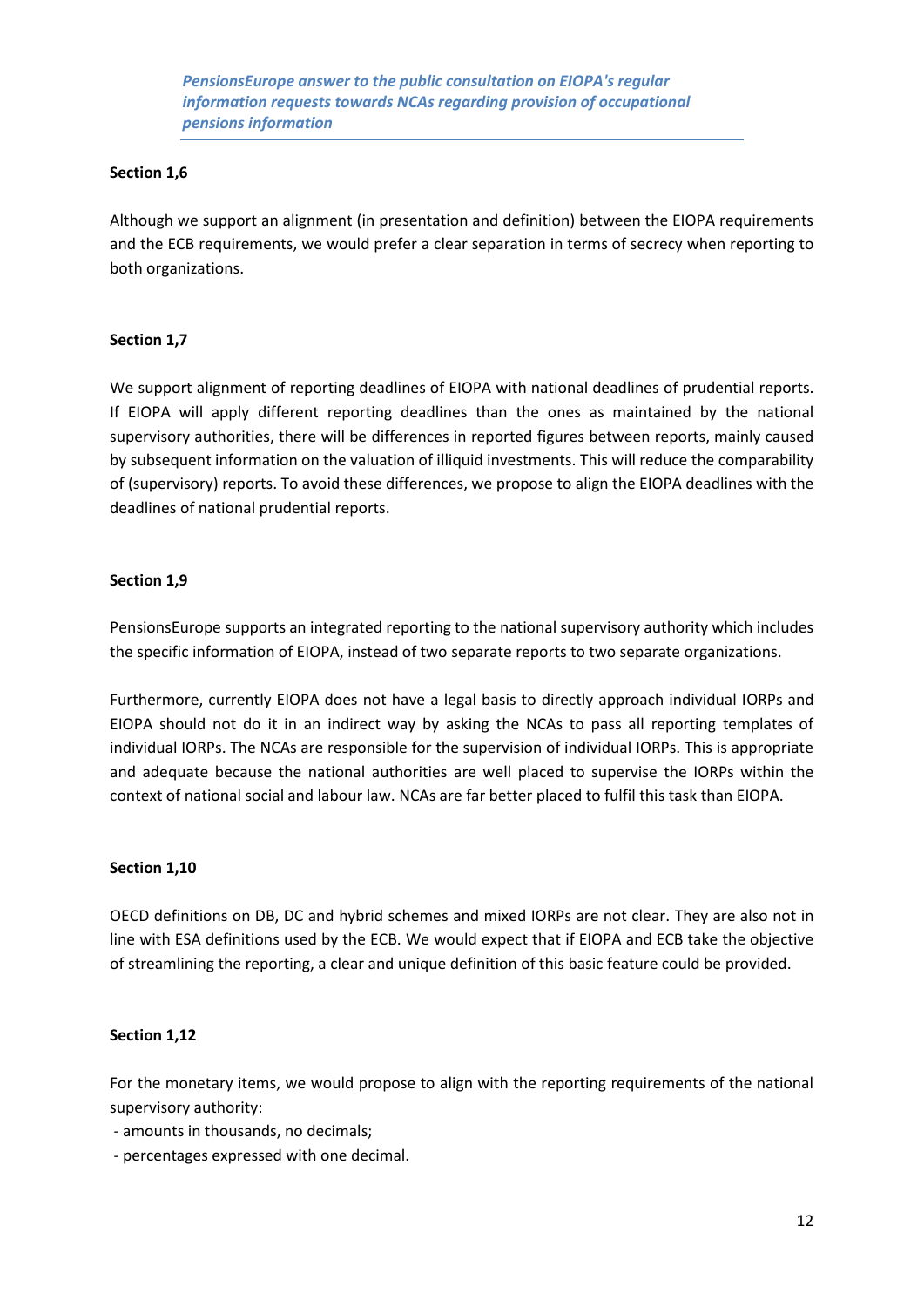The proposed formatting of EIOPA could lead to more discussions about rounding and this detailed information will not have an additional value for this kind of report. Furthermore, we would prefer to have accepted margins for rounding differences (as for insurers).

The data reported will be in Euro. For position the closing rate will be used. For flows, the average rate over the relevant would not be preferable in our view, as many IORPs' accounting guidelines and accounting system are based on actual rates on transaction date. The reporting on actual rates would be more accurate.

Many IORPs practically cannot use the ECB FX rates, as their accounting system is based on another source. All reports are based on these rates (e.g. financial statements and yearly prudential reports to national supervisory authority which are audited by external auditors).

# **Section 1,13**

We support the presentation (and definition) of a more broad and internationally accepted classification of assets; e.g. IAS classifications for level 1, 2 and 3. Valuation of assets should be fully aligned with the reporting to the ECB.

#### **Section 1,14**

We support the presentation (and definition) of a more broad and internationally accepted classification of assets; e.g. IAS classifications for level 1, 2 and 3. Valuation of assets should be fully aligned with the reporting to the ECB.

#### **Section 1,15**

Valuation of assets and liabilities should be fully aligned with the reporting to the ECB.

#### **Section 1,16**

Quarterly data can be presented in a different way than the financial statements as a result of reclassifications or adjustments based on national accounting standards. The quarterly data are not audited by an auditor. The value will be in line with national accounting and valuation standards or national prudential requirements. The valuation of liabilities should be fully aligned with the reporting to the ECB.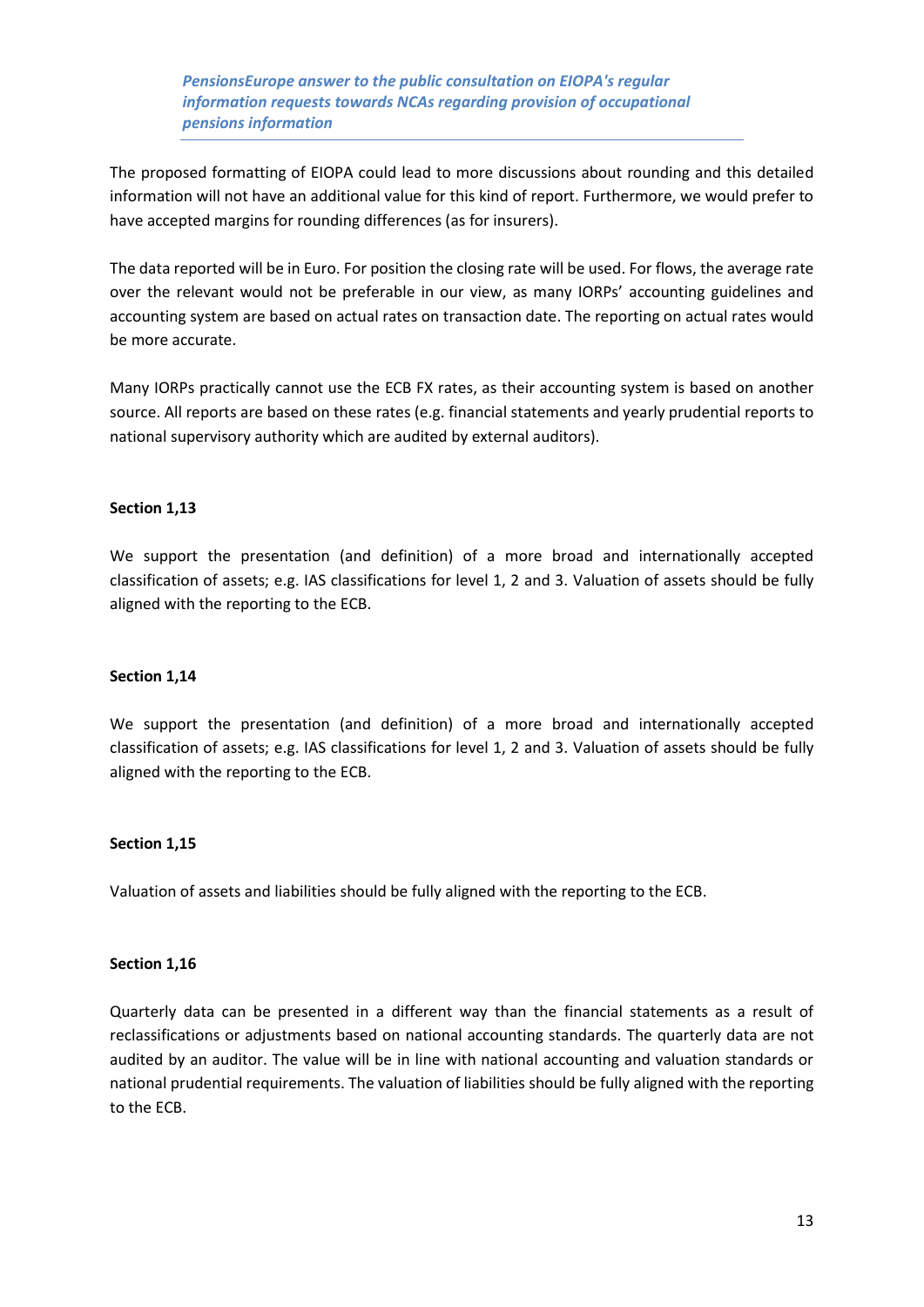#### **Section 1,17**

We understand this clause allows the NSAs to use estimates not only on liabilities but also on assets. We would strongly advocate to do so for the quarterly reporting requirements and to align the threshold of IORPs to be obliged to report quarterly with the threshold set by ECB (i.e. 85% of market assets).

#### **Section 2,1**

It seems that the 'cross-border activities 04.03.024 individual' can be composed of data used for other templates in order to avoid double requests.

# **Section 2,3**

To ensure an effective, efficient and consistent reporting, we support a clear alignment of the balance sheet items, the breakdown of the assets and the classification and link of individual investments to assets, between EIOPA, the ECB and the national supervisory reports.

We also support clear definitions of individual classifications of all other balance sheet and expenses items. For example:

- netting assets on balance sheet, for example derivative positions (national prudential reporting: yes, ECB reporting: no);

- clear definition of the requested look-through (for pension funds).

The list of assets is a new schedule which is not yet in place for other (prudential) reports. The implementation and detailed reporting will take additional effort and costs. In some cases, IORPs need to agree a process with external parties upon the delivery of this specific data points (in the specific formatting). This is time costly and could in some cases be not possible due to contractual agreements.

Furthermore, currently EIOPA does not have a legal basis to directly approach individual IORPs and EIOPA should not do it in an indirect way by asking the NCAs to pass all reporting templates of individual IORPs. The NCAs are responsible for the supervision of individual IORPs. This is appropriate and adequate because the national authorities are well placed to supervise the IORPs within the context of national social and labour law.

#### **Section 2,4**

As there will be a list of assets reported on a quarterly frequency, we think it is unnecessary to report a list of assets in the yearly report.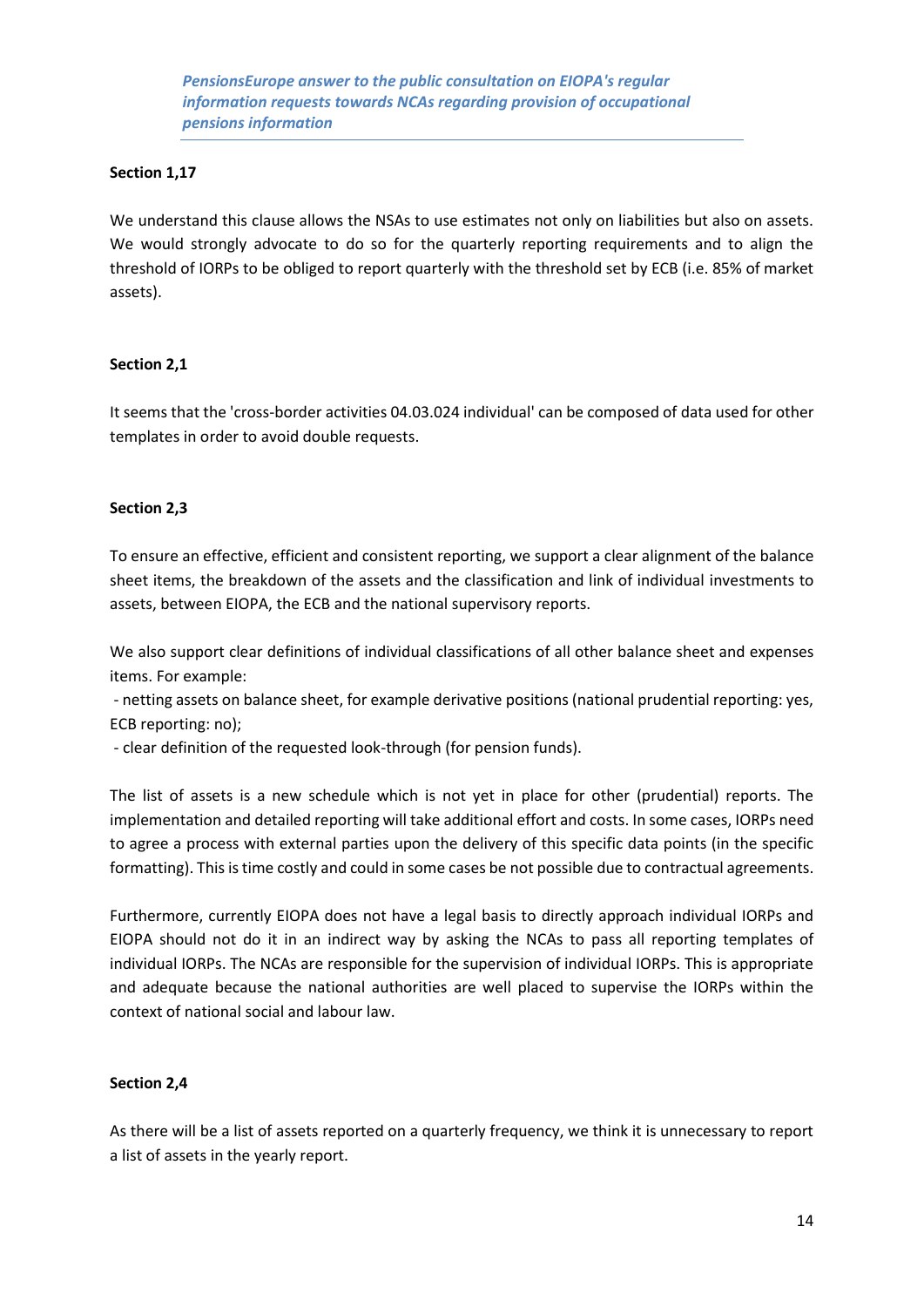As mentioned before, we support a clear alignment of the balance sheet items, the breakdown of the assets and the classification of individual investments to assets between the EIOPA, ECB and the national supervisory reports.

Furthermore, currently EIOPA does not have a legal basis to directly approach individual IORPs and EIOPA should not do it in an indirect way by asking the NCAs to pass all reporting templates of individual IORPs. The NCAs are responsible for the supervision of individual IORPs. This is appropriate and adequate because the national authorities are well placed to supervise the IORPs within the context of national social and labour law.

# **Section 3,4**

We understand that 3.3.4 refers to the sponsor obligation towards the IORP (e.g. in case of a recovery plan). IORPs cannot and should not give information on the sponsor's balance sheet and we ask to amend the text accordingly. Does EIOPA have a mandate to supervise the sponsoring companies?

# **Section 3,7**

Firstly, the look-through of a number of illiquid products (mortgages, hedge funds, real estate, private equity) will be insufficiently available in Q1 2019. Furthermore, investment firms themselves can also invest in undertakings. Clarity is important in this regard. Secondly, the CIU ID code is not always available (bank loans, mortgages / VG). Will the attributed code be flexible when it comes to format, provided that it will be used consistently?

# **Section 3,8**

As regards 5.3.24: is it meaningful to add to the definition if investment income is meant gross or net (before or after deduction of investment costs)? The investment costs have to be indicated at 5.3.24.

# **Annex I – General information**

General point of attention: reporting deadlines for EIOPA purposes interfere with deadlines for existing deadlines for (national) regulatory reports. Furthermore, it would be preferable to have a clear definition of the categories 'Hybrid' and 'Mixed'.

# **Annex I – General information - individual reporting only**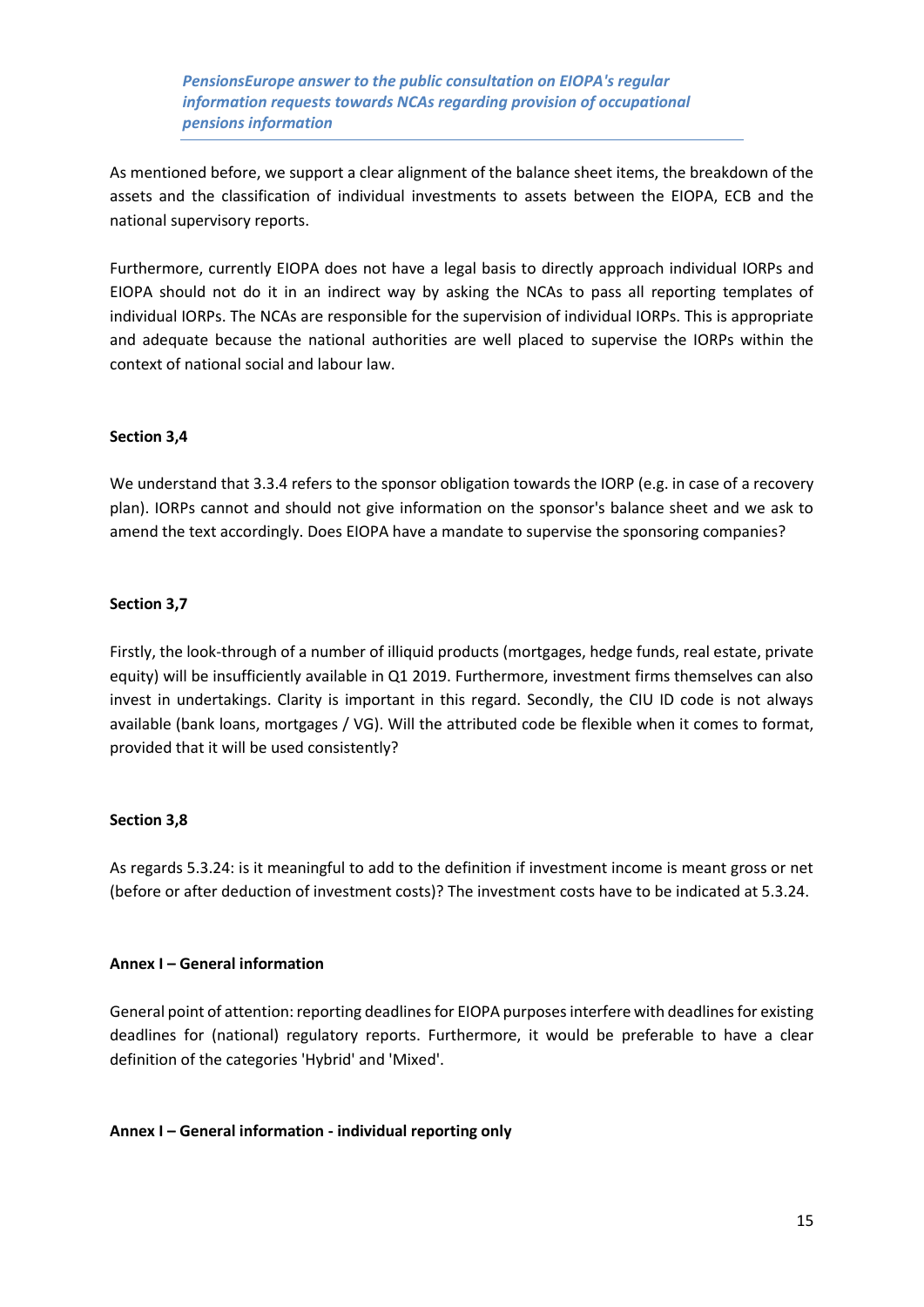Is an industry wide pension fund organized by a sector (so with one sponsor) a multi-employer IORP? Under what category fall IORPs providing benefits for self-employed? Currently EIOPA does not have a legal basis to directly approach individual IORPs and EIOPA should not do it in an indirect way by asking the NCAs to pass all reporting templates of individual IORPs. The NCAs are responsible for the supervision of individual IORPs. This is appropriate and adequate because the national authorities are well placed to supervise the IORPs within the context of national social and labour law.

#### **Annex I – Security Mechanisms and sponsor's financials**

IORPs cannot and should not give information on the sponsor's balance sheet and we ask to amend the text accordingly. Does EIOPA has a mandate to supervise the sponsoring companies? Currently EIOPA does not have a legal basis to directly approach individual IORPs and EIOPA should not do it in an indirect way by asking the NCAs to pass all reporting templates of individual IORPs. The NCAs are responsible for the supervision of individual IORPs. This is appropriate and adequate because the national authorities are well placed to supervise the IORPs within the context of national social and labour law.

#### **Annex I – General information – aggregate reporting only**

Is an industry wide pension fund organized by a sector (so with one sponsor) a multi-employer IORP? Under what category fall IORPs providing benefits for self-employed?

# **Annex I – Balance sheet information**

Do IORPs covering both DB and DC plans (but with no split in assets) only report totals?

Relations with other templates as regards validation requirements: are these requirements fixed? I.e. which R/C-combinations have to match with the balance sheet rules, for example as regards Undertakings (06.03.24)? External ratings: ratings of rating agencies are not available per se. Has EIOPA taken this into account? Furthermore, the rating does not seem to be obliged on the basis of description C0270 (page 36): "... reported when...". Clarity about this would be preferable.

# **Annex I – List of assets**

The list of information on assets is too extensive. In stead for requesting all this information from the IORPs, EIOPA should use the Centralized Securities Database to obtain the requested information. This would be a major cost saving for IORPs and be in line with the reporting request from the ECB. Some of the elements request by EIOPA (such as external ratings) imply a major cost, certainly for small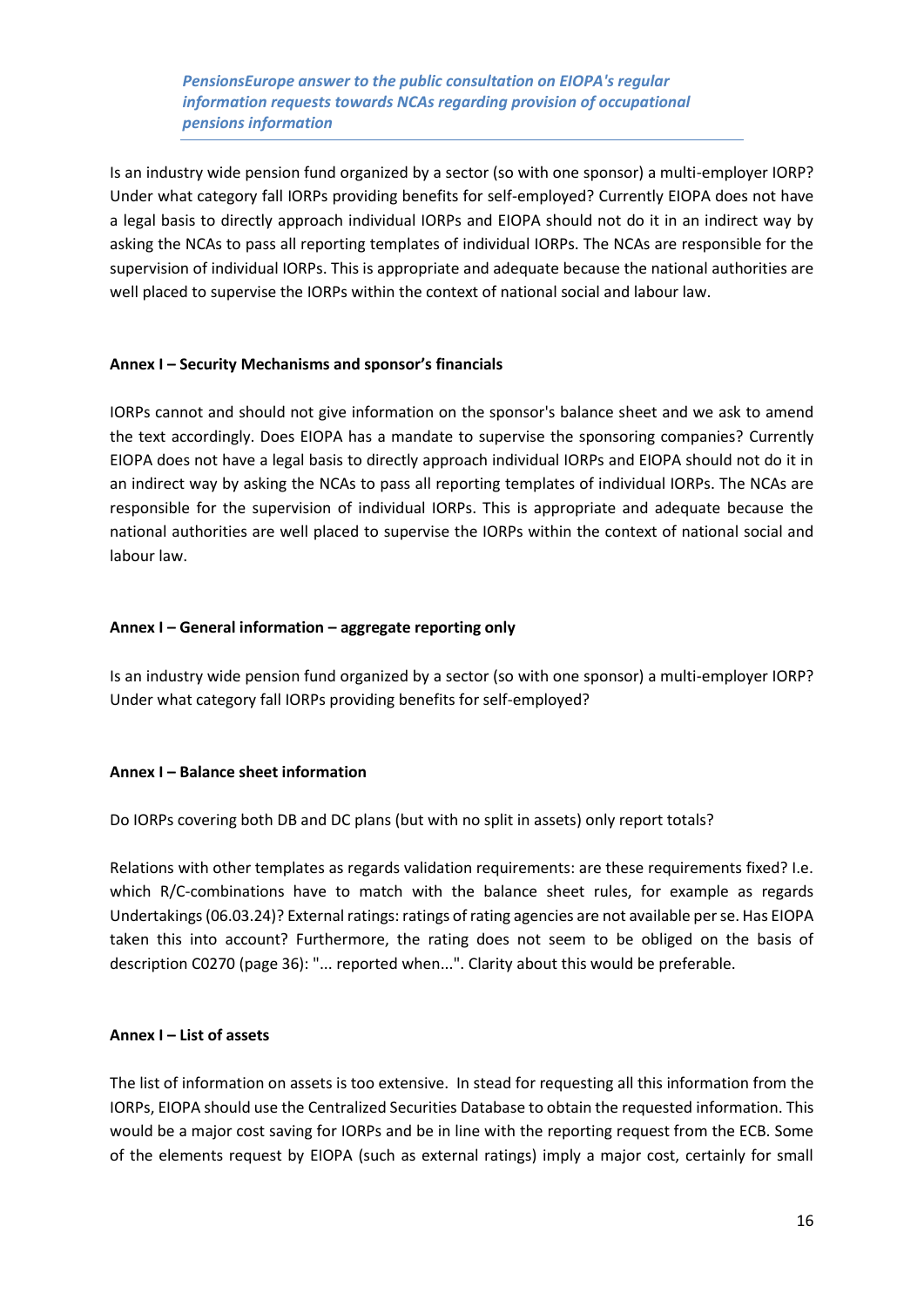pension funds. Has EIOPA made a cost assessment before requesting this type of information to IORPs. Has EIOPA measured the impact as a reduction in pension benefit of the participants?

Reporting of different Custodians (C0050) is a technical challenge, assuming that this is possible. Our proposal is to delete this request.

It is the question whether ratings (External rating C0250 & Nominated ECAI C0260) can be reported according the rating agencies and whether this is technically possible (at the moment a so called 'waterfall method' is used). We propose to report the rating which is reported to the national regulator.

# **Annex I – Investment funds - look through approach**

Reporting of fund to fund look through (Underlying asset category C0030) is technically possible, but is dependent on delivery of the fund of fund look through from the relevant fund. Our proposal would be to report fund to fund value if the fund is not able to report fund to fund look through.

General point of attention: it is the question whether, in accordance with the currently signed NDAs with fund managers, if look through data can be shared with EIOPA.

#### **Annex II – Balance sheet information**

There are different definitions and presentations of the balance sheet items and assets in the proposed EIOPA requirements, the proposed ECB requirements and our national supervisory reporting requirements. We only see added value of the proposed further reporting requirements when the definitions and classifications are aligned. Not only would this reduce the reporting burden for pension funds, but also would it procure that the information as reported, for various means, can easily be compared. It could also reduce the time needed for the implementation of the new/additional reporting requirements. Particularly, there should be an alignment between:

1) The balance sheet classification of assets;

2) The breakdown of the assets on the balance sheet;

3) A waterfall for the classification of individual assets to the breakdown of assets (link of individual investments to the breakdown).

The waterfall for the classification of individual assets to asset classes should be aligned with prudential NCA reporting (e.g. listed real estate, is this a real estate investment of a equity investment? In the prudential NCA reporting listed real-estate investments (e.g. REITs) are not classified as 'Equity' but as 'Real Estate funds').

Some additional issues to be covered based on currently proposed presentation by EIOPA: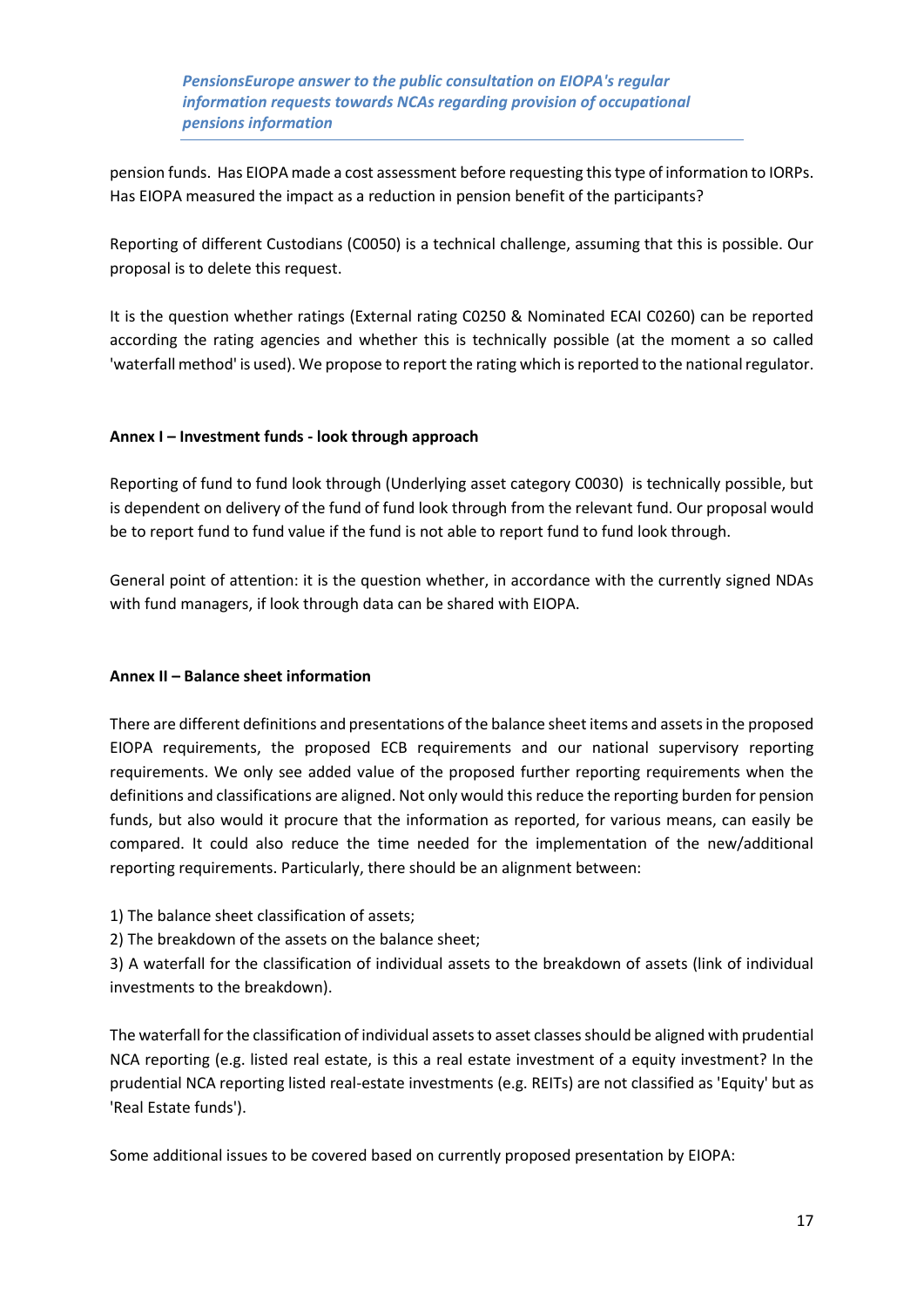1) What is the definition of R0010 'Investments'? We assume this is the total of equity, bonds and property.

2) How should collateral and deposits be classified in the balance sheet (assets)? R0200 'Other investments' or R0260 'Any other assets, not elsewhere shown' or R0250 'Cash and cash equivalents'? 3) R0260 'Any other assets, not elsewhere shown': are these assets which are not related to investments, or other receivables?

Furthermore, we support to align the list of 'Investment funds/shares UCITs' and 'Investment funds/shares other than UCITs' with the categories of the national prudential reports. At least the categories 'Hedge Funds', 'Commodities' and 'Real Estate' should be presented to avoid a significant amount 'Other investments'.

#### **Annex II – List of assets**

The list of information on assets is too extensive. Instead for requesting all this information from the IORPs, EIOPA should use the Centralized Securities Database to obtain the requested information. This would be a major cost saving for IORPs and be in line with the reporting request from the ECB.

Currently the prudential report for the NCA or any other report does not contain this kind of detail. It will take an extra effort and additional time to implement and to frequently report in this kind of detail.

What is the scope for this list? Does it contain only listed investments or all investments of the IORP?

There are several columns which IORPs are not able to fill with current information available:

- Overall: the LEI code. We propose to include internal reference numbers for the identification of non-listed assets.

- C0040: Country of custodian (many IORPs have only the top custodian). We propose to use the country of the top custodian.

- C0170: Sector code based on NACE. We support the use of the statistical sector codes as prescribed by the ECB (Regulation (EC) No 24/2009) instead of the NACE codes. This proposal is in line with our support to alignment of the EIOPA data with the data used in the ECB report.

- C0230: the CIC code.

- C0250: External rating not always available. We propose to use the rating used in the audited financial statements of a pension fund.

#### **Annex II – Investment funds - look through approach**

Currently the prudential report for the national supervisory authority or any other report does not contain this kind of detail. It will take an extra effort and additional time to implement and to frequently report in this kind of detail.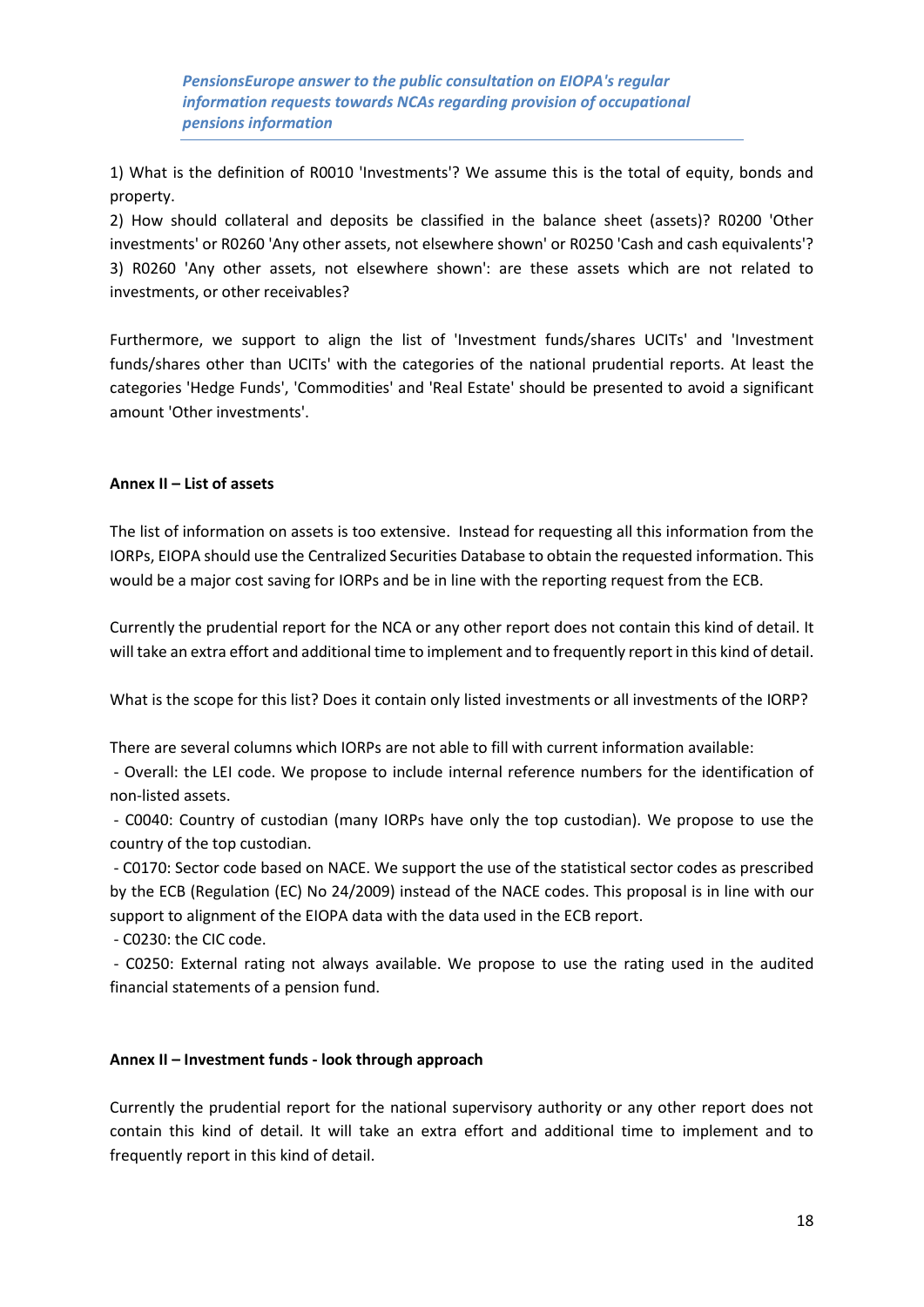The categories in C0030 should be added to IORPs' data warehouse, as they do not have this kind of classification in their systems yet. We propose to align these categories with the prudential report of the NCA. There should also be a detailed definition of the mentioned categories to be able to perform a proper classification and comparison (also between pension funds).

In case of hedge funds, many IORPs invest in multiple investment funds which classify as a 'fund-offunds'. In this case they report a material amount on line item '4-Investment funds'. They do not have any detailed information on underlying investments of these fund-of-funds in their database available; therefore, IORPs are not able to spread these investments over the mentioned other categories. Additional, many IORPs do not have information regarding country of issue (C0040) currency (C0050) available for underlying investments in the fund-of-funds.

To avoid the issues stated above we propose to separate category in C0030 for 'hedge funds' in addition to category '4-Investment funds'.

#### **Annex II – Investment income**

It should be clearly stated that information required relates to the income of the IORP, without any kind of look-through.

#### **Annex II – Member data**

In order to provide a clear reporting framework, there should be a clear definition for active, deferred and beneficiaries for determining the number of members per category to avoid duplication. For example, members which are partly active and partly not (e.g. in case of survivor's pension).

#### **Annex II – Expenses**

We support a clear definition of the separate expense categories. For example, the classification of management fees, auditor's fees, legal costs, etc. Are these administrative, investment or other expenses? We support an alignment with the national prudential report and accounting standards.

#### **Impact Assessment – Section 4**

We would strongly advocate for the quarterly reporting requirements to align the threshold of IORPs to be obliged to report quarterly with the threshold set by ECB (i.e. 85% of market assets). Having all pension funds require to report on a quarterly basis will have a high cost impact on these funds in relation to their underlying assets.